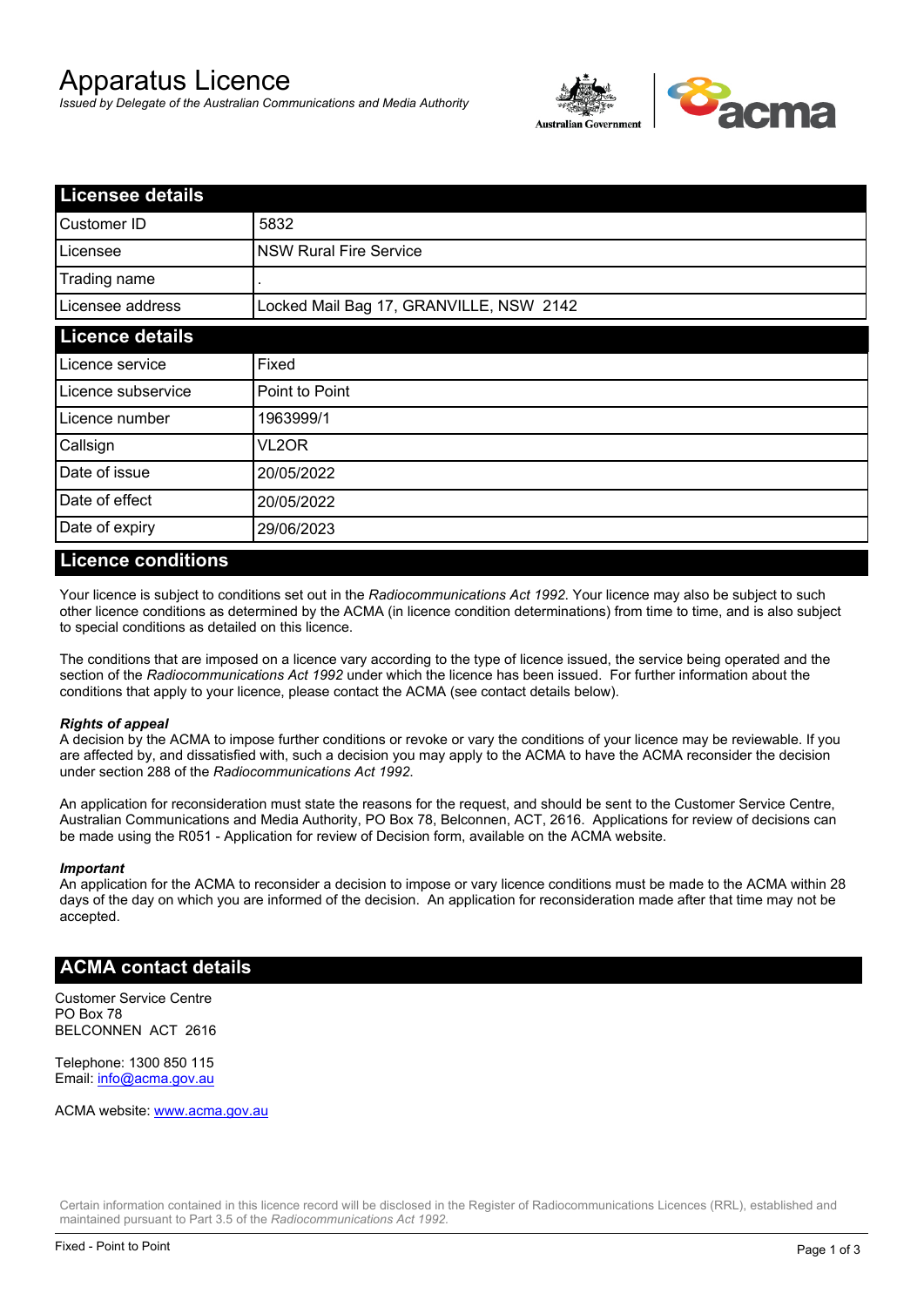# **Advisory Notes applying to licence no.: 1963999/1**

Conditions applicable to the operation of Point to Point station(s) authorised under this licence can be found in the Radiocommunications Licence Conditions (Apparatus Licence) Determination and the Radiocommunications Licence Conditions (Fixed Licence) Determination, the 'fixed licence lcd'. Copies of these determinations are available from the ACMA and from the ACMA home page (www.acma.gov.au).